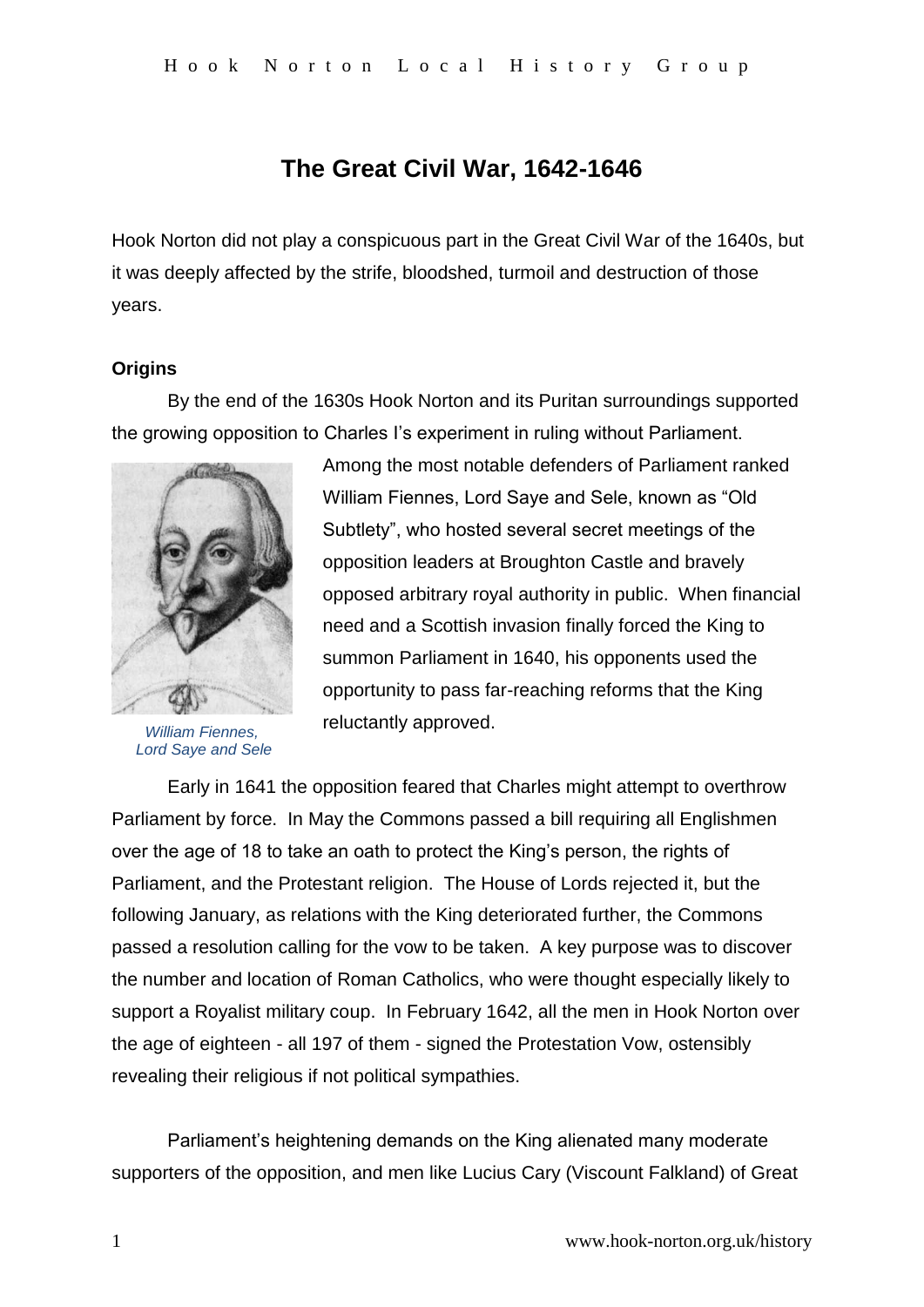

*Lucius Cary, Lord Falkland*

*In the 1630s he rebuilt Great Tew much as it now is. In 1639-1640 he opposed the King's Personal Rule, but by 1642 had changed to his support. He was killed at the first battle of Newbury, in 1643.*

Tew turned to the Crown's side. With this growing support, the King broke off relations with Parliament and raised his standard at Nottingham in August 1642. Armed Royalists threatened Parliament's control of the Banbury region, and petty skirmishes and manoeuvrings finally led to the first great showdown at Edgehill in October, where some 30,000 men engaged (and 1,500 died) in a battle that proved indecisive. Some say the sounds of the artillery could be heard in Hook Norton, twelve miles away.

### **Royalist Control**

After Edgehill the Royalist forces moved to Oxford, seizing strongholds in north Oxfordshire and capturing both Broughton Castle and Banbury Castle. The Royalist commander was the Earl of Northampton, the owner of Compton Wynyates, who imposed far heavier taxes on Chadlington Hundred (in which Hook Norton then lay) than he did on Banbury. On occasions he was deputized by Gerard Croker, Lord of the Manor of Hook Norton, who was one of the first to be equipped with a regiment of armoured horse by the King. Promoted to Colonel, Croker was given the job of raising money and supplies from a largely unsympathetic local population in Hook Norton and neighbouring parts of Gloucestershire and Warwickshire. [*Link to Crokers*].

Croker came from a distinguished and well-connected family, but he was highly abrasive and deeply disliked by locals who had dealings with him. The Earl of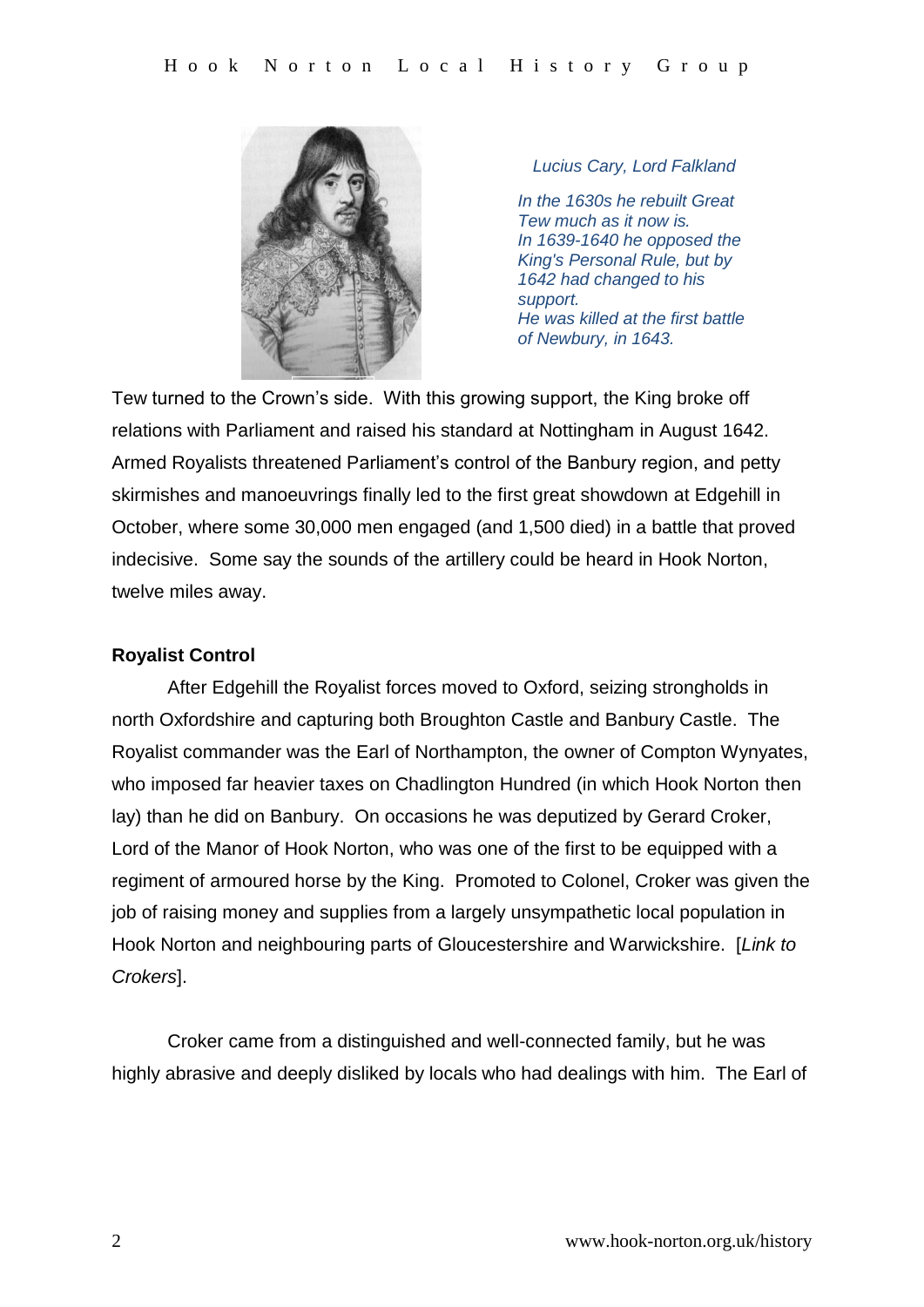Balfcot Brough Kinges 村 Shutford Wickham d. Alderbury Tadmerton p 村 Bloxham Tadmerton ma.  $\mathbb{I}_{\mathsf{O}}$ ND. to. S. Iohn **NOT** HAM Swachue Milcombe **Berforde** Clifton igginton to.  $\frac{1}{2}$  $\mathbf{o}$ Berforde Deddington S. Newton S. Michael Swerforde  $m\alpha$ . *Wortons* Afton Time Ma  $\frac{1}{2}$  $\frac{1}{2}$ 

 *Map of the locality, 1644, From Jan Jansson,* Atlas Novus*, vol. 4, "English County Maps" (Amsterdam, 1646).*

Northampton himself on several occasions wrote to Prince Rupert asking him to check Croker's "hard usage" of even well-inclined locals. In June 1643 the King himself backed up "our trusty and well-beloved Colonel Gerrard Croker", and insisted that the towns under Crocker's control, specifically including Hook Norton, must pay the costs of quartering Croker's regiment of 400 horse. At the same time the King authorised the impressment of local men to serve in his army. Croker became the local symbol of Royalist oppression organized by the so-called "Den of Theeves" at Banbury, but he was captured in July 1644 as the fortunes of war swung to the Roundheads.<sup>1</sup>

# **Relief of Gloucester**

Hook Norton's most direct involvement in the fighting came in the late summer of 1643. At that point the war was going badly for Parliament: it was losing the West Midlands and the Severn Valley, opening the way for Welsh Royalist troops to enter England, and had lost control of all the seaports except London and Gloucester,

<sup>&</sup>lt;u>.</u> <sup>1</sup> P.R. Newman, *The Old Service: Royalist Regimental Colonels and the Civil War, 1642-1646 (Manchester: Manchester University Press, 1993), page 297.*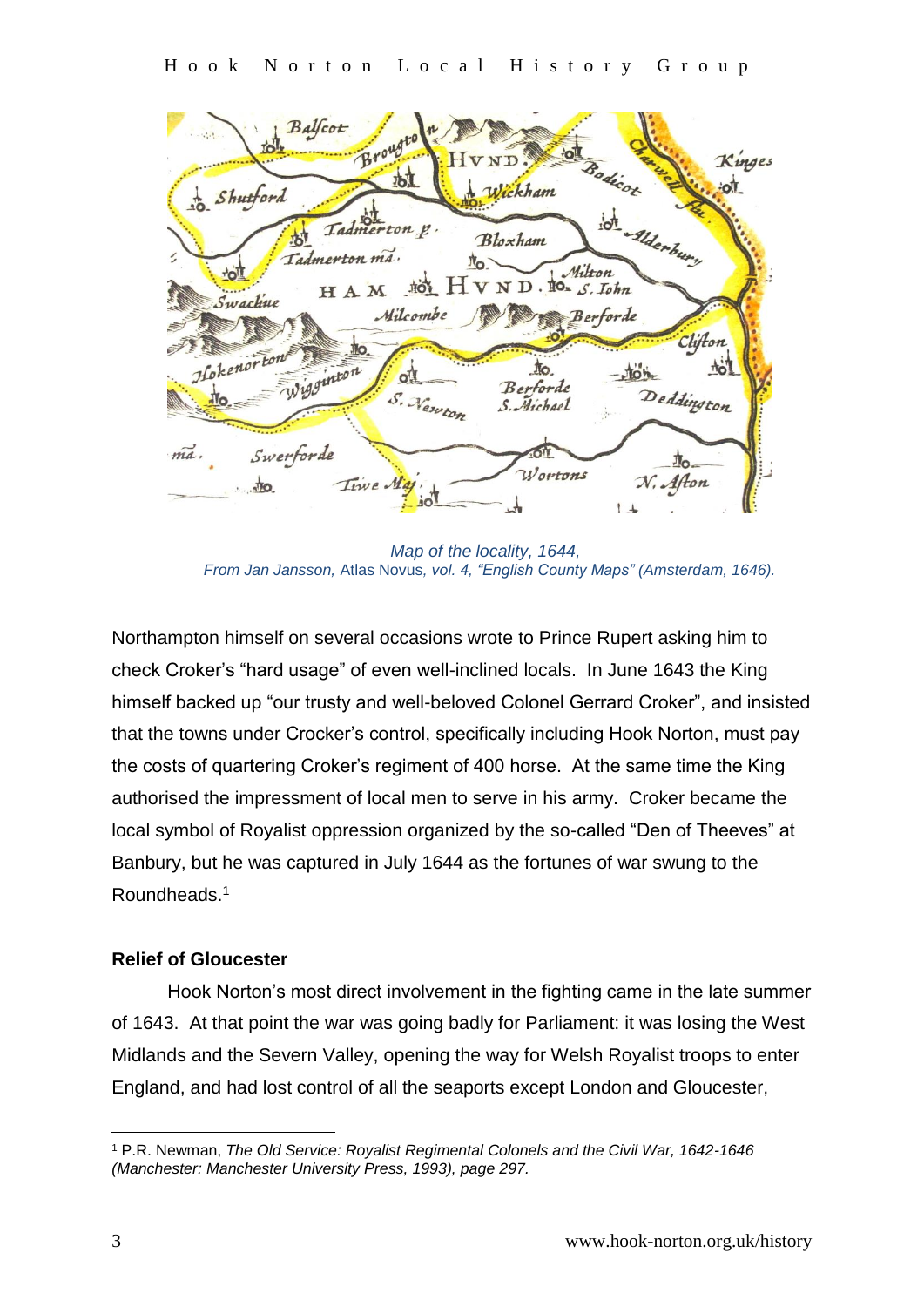which was under siege. The Parliamentary commander, the Earl of Essex, decided that Gloucester must be relieved and led forces out from London, including the London Trained Bands, made up primarily of apprentices. Moving on a broad front between the Royalist strongholds of Oxford and Banbury, Essex's 15,000 men passed through Aynho, Deddington, Chipping Norton and Stow, demanding supplies from the "poor little villages" they marched through.

The Trained Bands camped at Souldern on September 1<sup>st</sup>, and "were very much scanted of Victualls in this place." The next day they marched from Souldern to Hook Norton, while the whole army was being harassed from the south by Royalist cavalry. Overnight the whole brigade of 5,000 men – including the Red regiment commanded by Colonel Manwaring - was billeted on the village, which had about 600 residents at that time. $<sup>2</sup>$  As Ralph Mann wrote, "every room, outhouse,</sup> barn, hovel and stable must have been crowded, and all the larders and ale-barrels emptied overnight." They undoubtedly found insufficient food or shelter here too, amid exceptionally cold weather, and suffered great privation. (For an imaginative re-creation of this occasion, see the first item in "Passages in Village Life, 1640- 1820", in this section of the website.)

Two days later they confronted Prince Rupert's cavalry at the so-called battle of Oddington (nine miles west of here, approaching Stow), where the desultory action dragged on all day but the Royalists were unable to halt the march. As Essex's army drew close to Gloucester, the King decided to raise the siege and withdrew to the north. The relief of Gloucester was later regarded as a turning point of the war, but it was a close-run thing: the garrison had only three barrels of gunpowder left when the Royalists marched away.

#### **Contentious Ground**

The region around Hook Norton remained the scene of continuing military activity in 1644. Parliamentary forces threatened the King's headquarters at Oxford and the garrison at Banbury. Royalist raids from Compton Wynyates attacked

<u>.</u>

<sup>2</sup> Henry Foster, *A true and exact Relation of the Marchings of the Two Regiments of the Trained Bands of the City of London, Being the Red & blew Regiments, … who marched forth for the relief of the City of Gloscester, from August 13 to Sept. 28* (London, 1643).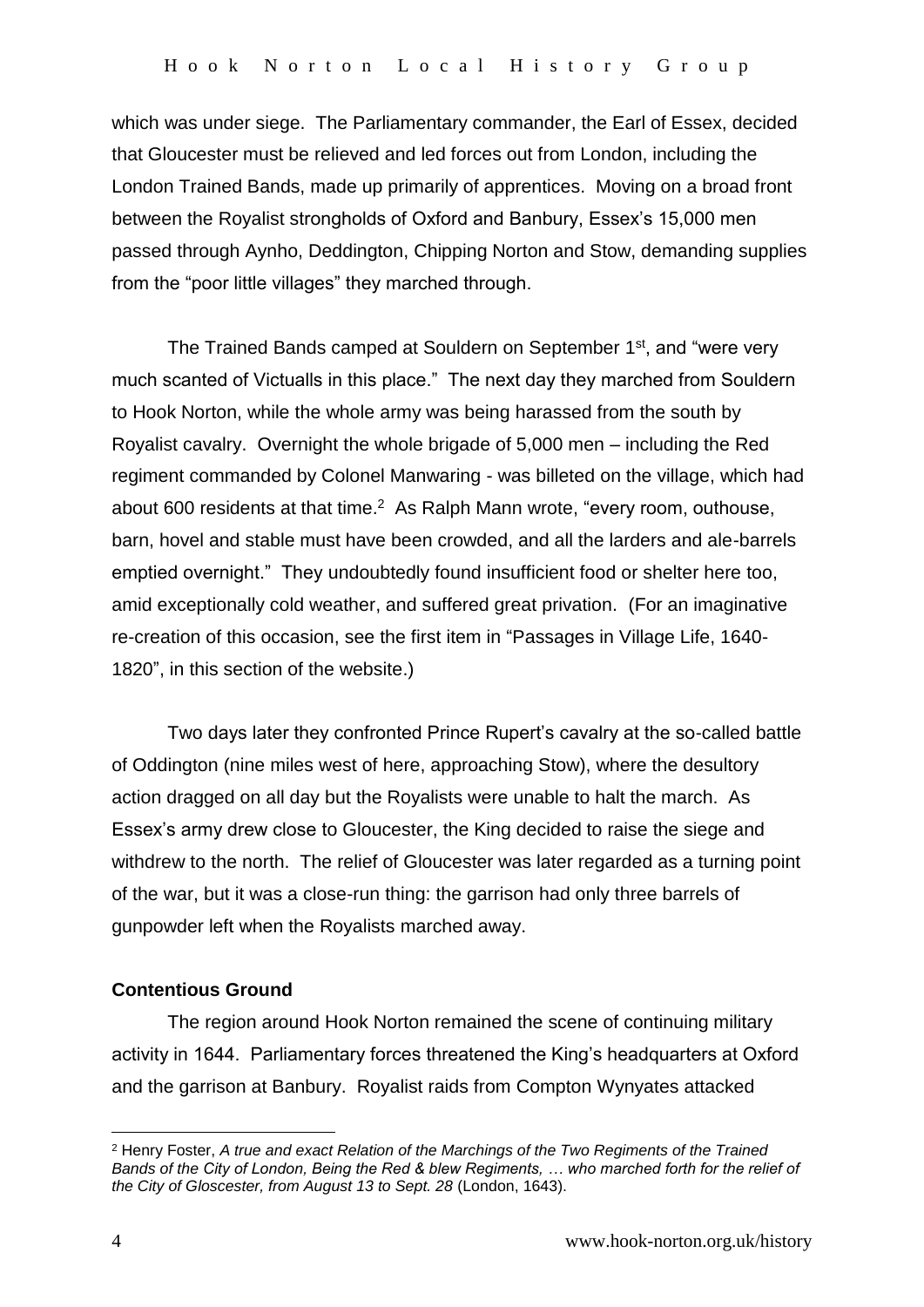enemy forces at both Burford and Chipping Norton. The King led an army out from Oxford and, closely followed by a parliamentary army under Sir William Waller, marched through places within twenty miles of Hook Norton, with both armies spreading havoc by their demands and depredations.

Finally, in June, the two armies met at Cropredy, north of Banbury, in a series of scattered engagements, in which the Royalists repelled Waller's attacks, inflicting heavy loss. The King marched away through Adderbury, Great Tew, Chipping Norton and Long Compton, again apparently skipping Hook Norton. Meantime, the war at large shifted against the King with Oliver Cromwell's victory over Prince Rupert at Marston Moor in Yorkshire.

Encouraged by retaking Broughton Castle, the Roundheads began a long siege of Banbury Castle in August 1644. Fighting reached into the Market Place, resulting in much death and destruction, and breaches were blasted in the castle walls. Villages within ten miles were compelled to provide not only food and materials for the besiegers but also labourers and pioneers. The incredibly strong fortress was nearly starved into submission, but in October the siege was broken when a large Royalist force marched up from Oxford, causing the parliamentarians to retreat in a rout, with heavy loss of life. But this second success for the King near Banbury had its knock-on effects elsewhere, for his main army, weakened to relieve Banbury, suffered a shambolic defeat at Newbury in October.<sup>3</sup>

#### **Roundhead Dominance**

Despite their two military disasters near Banbury, the Parliamentary position west of the town strengthened in these months. In June 1644 Compton Wynyates fell to the Roundheads and for the next two years would be occupied by a strong parliamentary force. As a result, the area round about, including Hook Norton, ceased to be at the mercy of local Royalist forces, and instead came under the control of an unscrupulous Puritan officer, Major George Purefoy. In theory the advantage of being under the control of one side was that it reduced the chances of

<u>.</u>

<sup>3</sup> David Eddershaw, *The Civil War in Oxfordshire* (Stroud: Alan Sutton and Oxfordshire County Council, 1995), pages 124-31.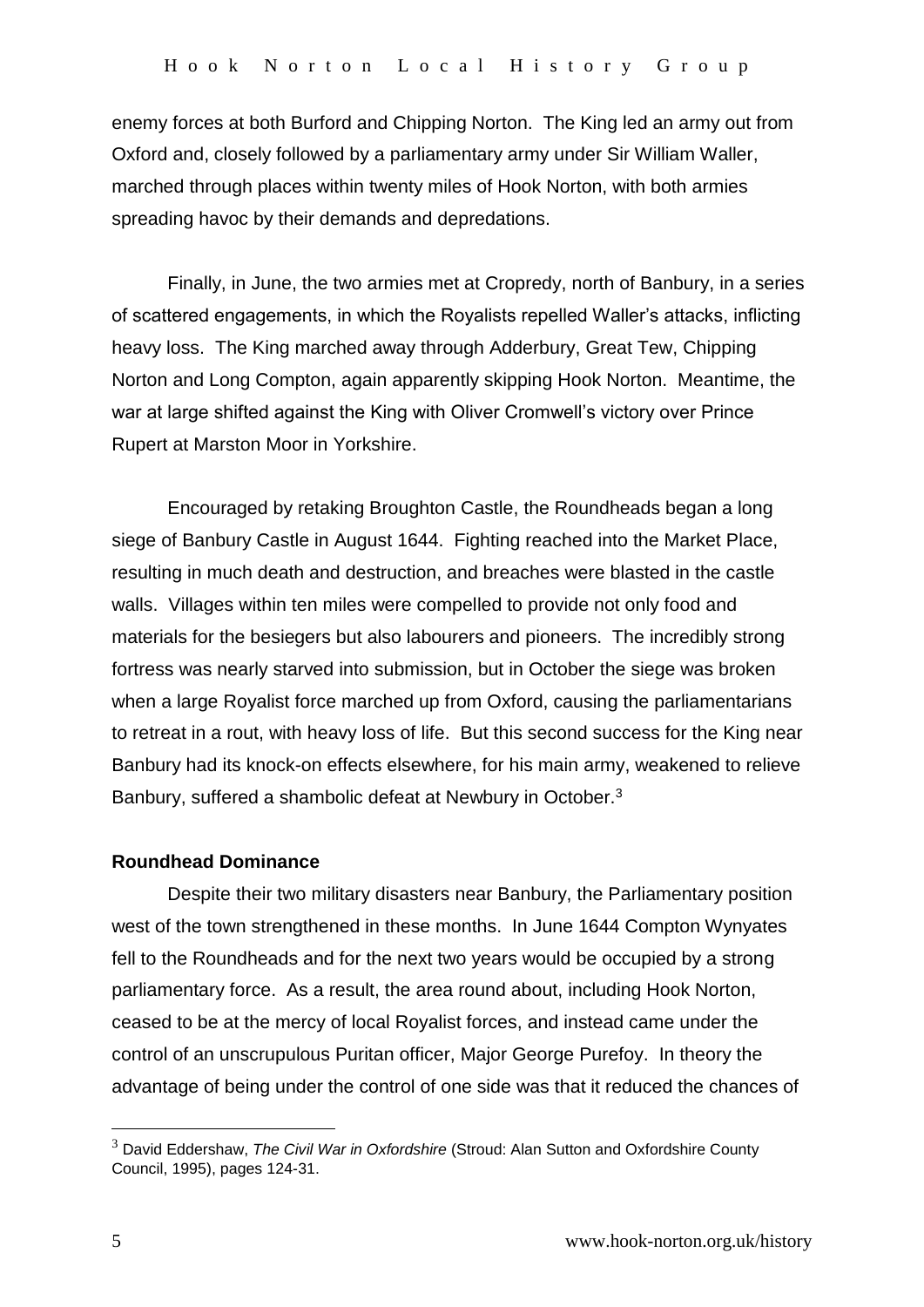being called upon to provide money and supplies for both sides, but the north Oxfordshire villages would complain long and hard about Purefoy's exactions. As Philip Tennant has demonstrated, the war bore heavily on ordinary people in the South Midlands, even when not the scene of fighting or on the path of armies.

In 1645 Parliament's failure to coordinate its military operations and the excessive caution of its aristocratic generals finally resulted in the creation of the New Model Army, a professional and disciplined body such as England had never seen before. As future second-in-command, Cromwell led part of the Army north through Woodstock, passing Banbury to the west as he shadowed the King's army; Cromwell quartered in Tadmarton on May 12<sup>th</sup>. The new army finally converged on the King's forces in Northamptonshire in June and inflicted the decisive defeat at the battle of Naseby. Thereafter it concentrated on mopping-up operations, mainly outside the Midlands, but they included a successful second siege of Banbury Castle, which lasted eleven weeks and left the town half destroyed. In March 1646 Welsh levies marching to reinforce the King were decisively defeated at Stow, and in May the King at last surrendered.

#### **Consequences**

A major consequence of the political crisis and war was the breakdown of traditional ecclesiastical controls and the spread of radical dissenting religious ideas. By 1643 the London Trained Bands had been radicalised, both politically and religiously, and their presence in Hook Norton, though brief, probably had some impact on the villagers. Then Major Purefoy appointed as his chaplain the fiery Anabaptist preacher Abiezer Coppe, who by 1646 had visited Hook Norton as part of a great evangelising crusade. In this context arose the Baptist community in Hook Norton, one of the earliest in the country.<sup>4</sup>

By this time, bishops had been abolished and in 1645 the Elizabethan Prayer Book made illegal. The established church had to follow Presbyterian forms of worship and government, despite the protests of radical Puritans "of tender

1

<sup>4</sup> As suggested by Ralph Mann, "The Beginnings of Hook Norton Baptist Church", in John Taylor, comp., *A History of Hook Norton Baptist Church* (Hook Norton, 2010), pp. 9-10. See also "Baptists", in the Religious Life: Other Faiths section of this website.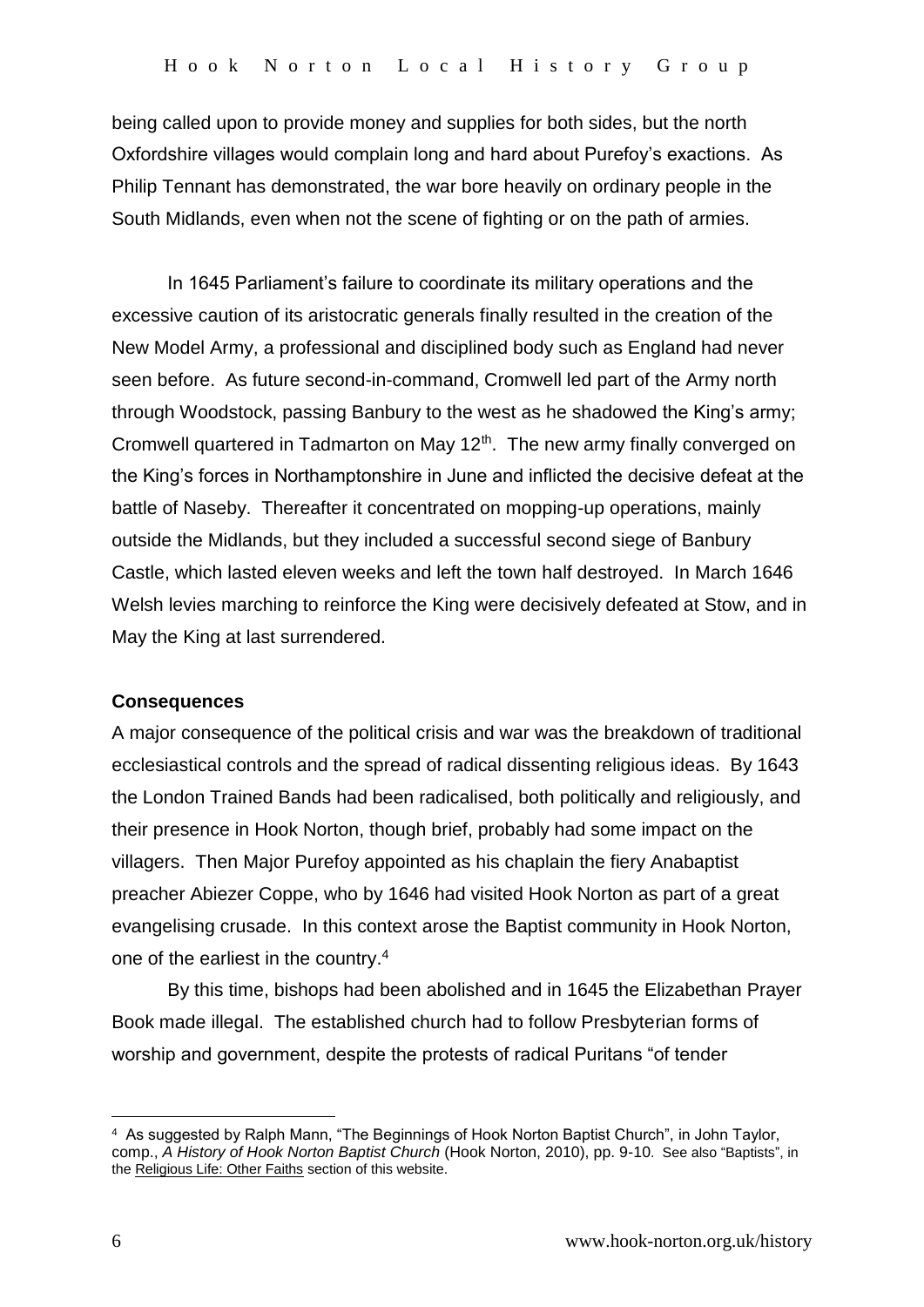conscience" who wanted greater congregational input and self-determination. Not until the establishment of the republican Commonwealth in 1649 could Baptists legally meet publicly and evangelise in surrounding villages - nly to lose those privileges after the Restoration in 1660.

In secular life, residents suffered the destruction inflicted by war and the burdens resulting from continuing political uncertainty. Banbury had been half destroyed by the two sieges, and the Puritan inhabitants were permitted to dismantle



 *Trial of a Royalist by Parliamentarians in the Globe Room, Reindeer Inn, Banbury*  Etching in the possession of the Village Museum.

the castle and use the materials to rebuild the town and their homes. Ironically, the castle technically belonged to Lord Saye, who received compensation of £8,000, raised by sequestrating Royalist estates in the region. Hook Norton's Gerard Croker had his lands sequestrated by Parliament, suffered imprisonment in Gloucester Gaol, and died in March 1647. His brother and heir Henry Croker managed to get their lands back by paying a heavy fine to the County Committee established by